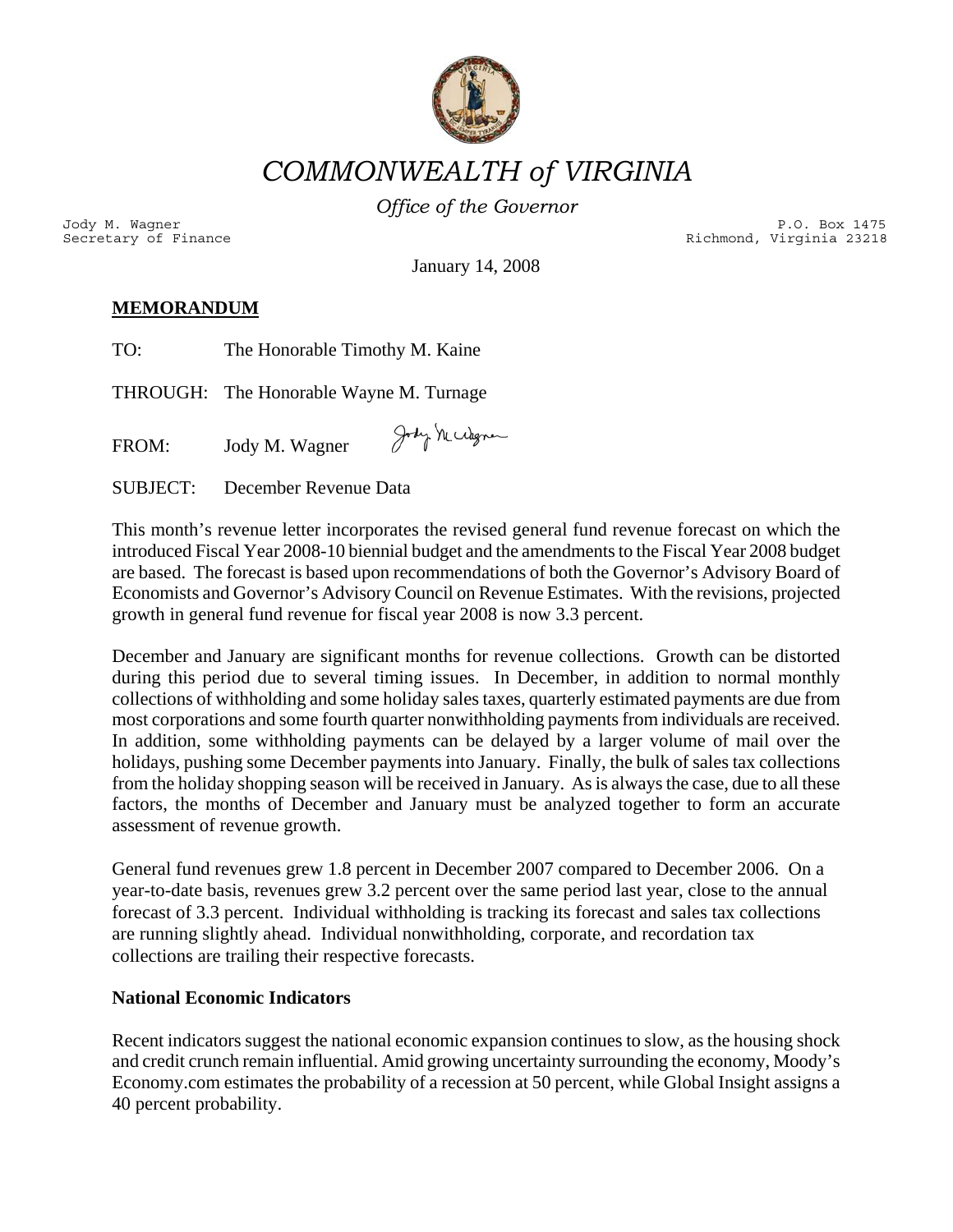- Real GDP grew 4.9 percent in the third quarter, ahead of second quarter growth of 3.8 percent, and equal to consensus expectations. Real GDP growth is expected to weaken over this and the next two quarters.
- The job market weakened significantly in December. Payroll employment grew by only 18,000 jobs in December, following a gain of 115,000 in November. Monthly gains averaged 97,000 for the fourth quarter and are consistent with moderate growth. Gains in professional and business services, health care, and leisure and hospitality jobs offset declines in construction, manufacturing, and retail trade. In a separate report, the unemployment rate rose from 4.7 to 5.0 percent.
- Initial claims for unemployment dropped by 21,000 to 336,000 during the week ending December 29. The four-week moving average decreased from 344,500 to 343,750; however, it is only slightly below its post-Katrina high.
- The Consumer Price Index jumped 0.8 percent in November, driven by rising energy prices. Core inflation, excluding food and energy, increased 0.3 percent in November, resulting in growth of 2.3 percent over the last year.
- The manufacturing sector contracted in December. The Institute of Supply Management index fell from 50.8 to 47.7, its sixth consecutive decline and its lowest level since 2003.
- The Conference Board's index of leading indicators is consistent with significantly slowing growth. The index fell 0.4 percent to 136.3 in December, the third decline in the last four months. The index is at its lowest level since Hurricane Katrina. Generally, a negative reading for six to nine months is indicative of a recession.
- The Conference Board's index of consumer confidence rose slightly from 87.8 to 88.6 in December. The increase follows four consecutive declines, and the index remains at a very low level. A rising expectations component offset the decline in the current conditions component.
- At its December 11 meeting, the Federal Reserve lowered the federal funds rate by 25 basis points to 4.25 percent. The committee stated, "Economic growth is slowing, reflecting the intensification of the housing correction and some softening in business and consumer spending. Moreover, strains in financial markets have increased in recent weeks." They also noted that recent developments have increased the uncertainty regarding future economic growth.

## **Virginia Economy**

In Virginia, payroll employment grew 1.7 percent in November. Jobs grew by 2.0 percent in Hampton Roads, 1.6 percent in Northern Virginia, and 2.1 percent in the western MSAs.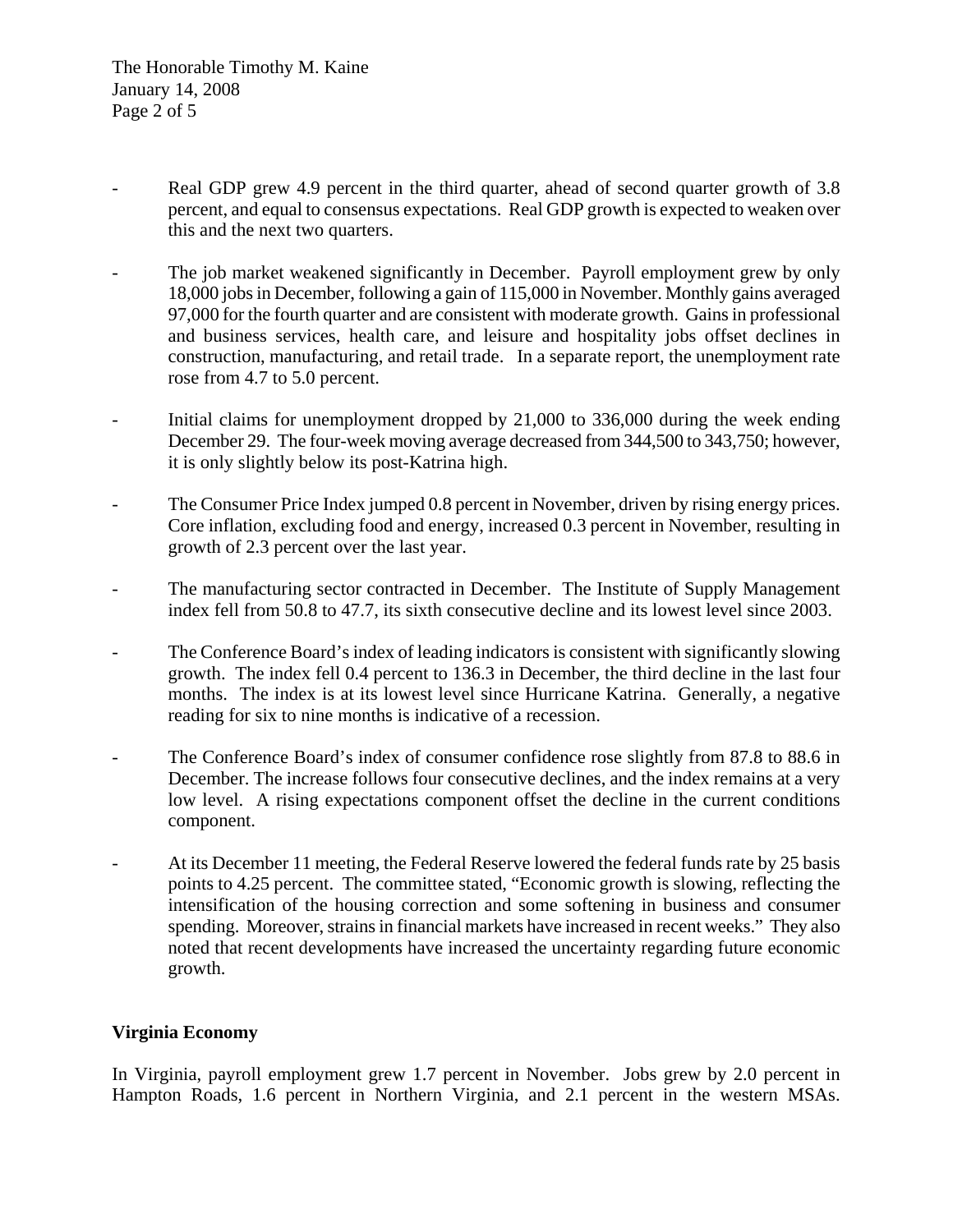The Honorable Timothy M. Kaine January 14, 2008 Page 3 of 5

Employment was flat in Richmond-Petersburg. The unemployment rate rose slightly, from 2.9 percent to 3.0 percent in November.

The Virginia leading index fell 0.4 percent in November, its fourth consecutive decline. All three components of the index contributed to the drop in November. The regional indices fell in nine of the state's eleven metropolitan areas in November. Only Blacksburg and Lynchburg showed an increase.

### **December Revenue Collections**

General fund revenues grew 1.8 percent in December 2007 compared to December 2006. On a year-to-date basis, revenues grew 3.2 percent over the same period last year, close to the annual forecast of 3.3 percent.

*Individual Income Tax Withholding (56% of general fund revenues)*: Collections of payroll withholding taxes grew 8.1 percent in December. Year-to-date withholding growth is 5.6 percent, equal to the projected annual growth rate.

*Individual Income Tax Nonwithholding (19% of general fund revenues)*: Collections of nonwithholding in December 2007 fell 21.4 percent from December 2006. Year-to-date, collections in this source are 5.3 percent above the same period last year, lagging the estimate of a 10.0 percent increase.

December and January are significant months for collections in this source, and growth can be distorted by the timing of payments. Taxpayers have until January 15 to submit their fourth estimated payment for tax year 2007. Although January collections in this source are typically much higher than December collections, monthly growth patterns in prior years have shown large swings between December and January. Strong growth in December is often followed by marked weakness in January and vice versa. A clearer assessment of growth in this source will be possible at the end of January, when all quarterly payments have been received.

*Individual Income Tax Refunds*: TAX issued \$43.5 million in individual refunds in December 2007, compared with \$20.9 million in December 2006. Year to date, refunds are 3.4 percent ahead of the same period last year, trailing the annual forecast of a 7.7 percent increase.

*Net Individual Income Tax (65% of general fund revenues)*: Year-to-date net individual income tax growth is 5.6 percent, below the projected annual growth rate of 6.5 percent, due to the lagging collections of nonwithholding taxes.

*Sales Tax (19% of general fund revenues)*: Collections of sales and use taxes, reflecting November sales, grew 16.0 percent in December. Monthly growth is probably overstated since the Thanksgiving holiday in 2007 occurred at the earliest possible time on the calendar, allowing for an entire week of holiday sales to occur in November. The last time this occurred was in 2001 when a 14.1 percent increase in November sales was followed by a 8.7 percent decline in December. On a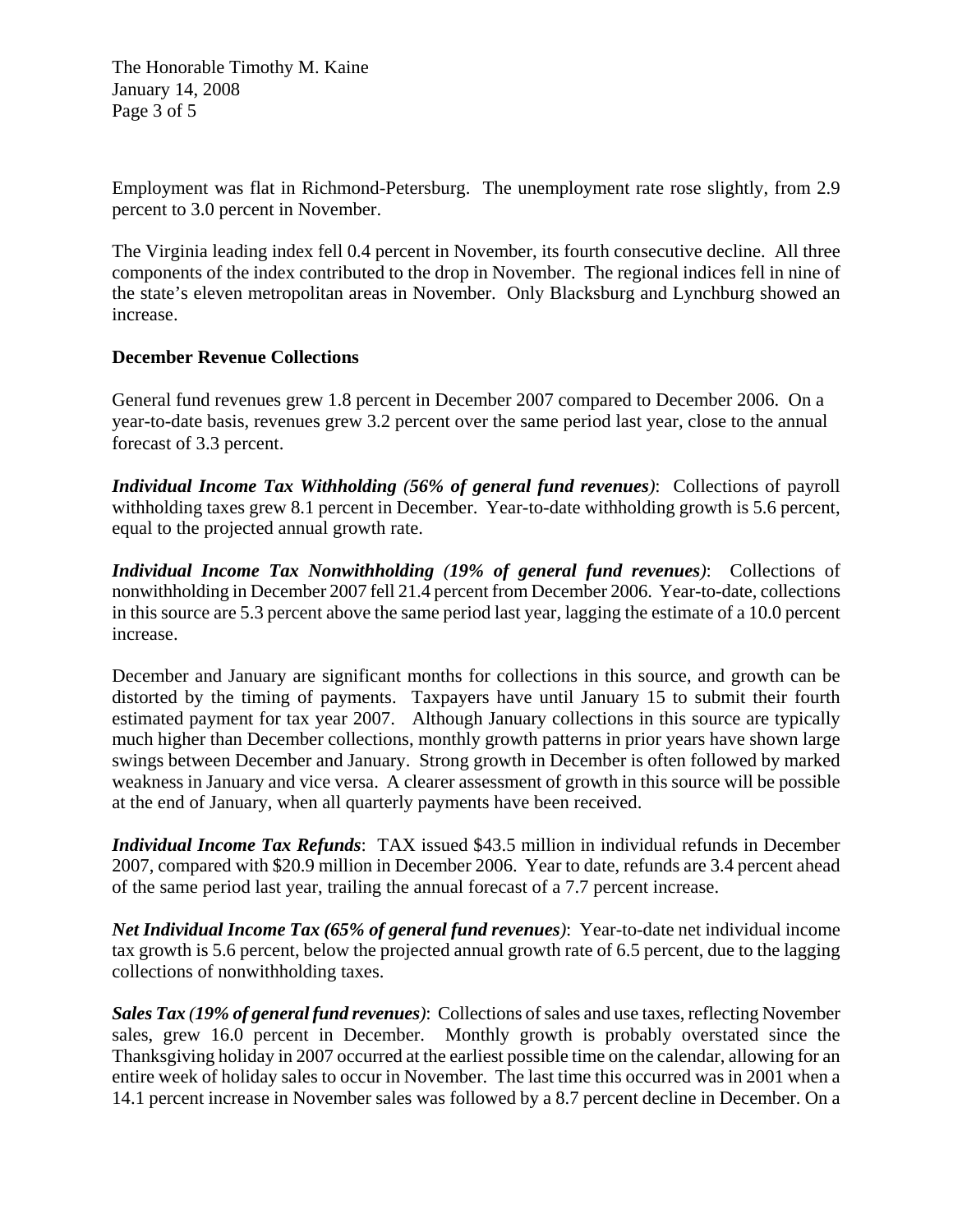The Honorable Timothy M. Kaine January 14, 2008 Page 4 of 5

year-to-date basis, collections of sales and use taxes have increased 4.9 percent, ahead of the forecasted growth rate of 2.8 percent. As with individual nonwithholding, January receipts are needed to more accurately assess growth in this source because a large part of holiday sales tax collections will be received in January.

*Corporate Income Tax (5% of general fund revenues)*: Collections in corporate income taxes fell 21.1 percent in December. On a year-to-date basis, corporate income tax collections have fallen 24.9 percent from the same period last year, behind expectations of a 15.0 percent decline. Lower corporate payments and a substantial increase in refund activity contributed to the decline. Corporate payments have fallen 11.0 percent over the same period last year, while refunds have increased by 82.4 percent.

*Wills, Suits, Deeds, Contracts**(3% of general fund revenues)*: Wills, suits, deeds, and contracts – mainly recordation tax collections – fell 26.9 percent in December as the housing market continued to slow. On a year-to-date basis, collections in this source declined 17.3 percent from last year, compared with the estimate of a 10.7 percent annual decline.

*Insurance Premiums**(3% of general fund revenues)*: Year-to-date collections of the tax on insurance premiums are 9.3 percent ahead of the same period last year, ahead of the forecast of 4.8 percent annual growth.

### **Other Revenue Sources**

The following list provides data on December collections for other revenue sources. The growth rate for interest income is overstated, since approximately 65 percent of the interest for the current quarter is due to nongeneral funds and will be transferred in January.

|                                    | <b>Year-to-Date</b> | Annual<br><b>Estimate</b> |
|------------------------------------|---------------------|---------------------------|
| Interest Income (1.1% GF revenues) | 27.6%               | $-0.6\%$                  |
| ABC Taxes (1% GF revenues)         | 2.3%                | 5.0%                      |

*All Other Revenue*: Receipts in All Other Revenue grew 25.1 percent in December – \$38.7 million compared with \$30.9 million in December 2006. Most of the increase was in inheritance, gift, and estate taxes -- \$16.5 million compared with \$6.1 million in December 2006. For the fiscal year-todate, collections of All Other Revenue are 8.1 percent ahead of the same period in fiscal year 2007, ahead of the annual estimate of a 5.5 percent decline.

*Lottery Revenues:* Net income totaled \$86.2 million in December 2007 or \$10.8 million more than December 2006. December 2007 was 0.2 percent ahead of December 2006 as statistically higher